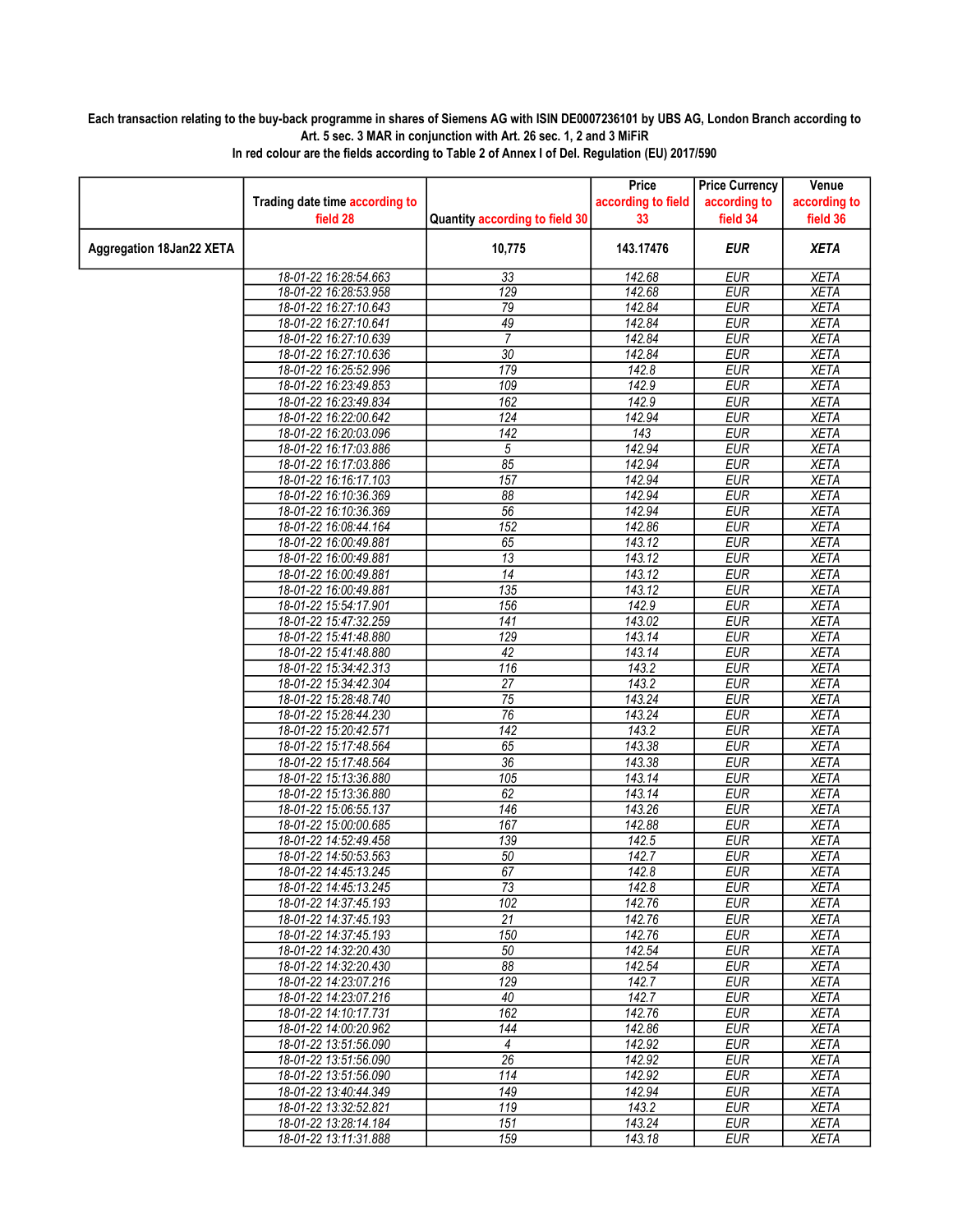| 18-01-22 12:52:10.452 | 149                              | 143.52 | <b>EUR</b> | <b>XETA</b> |
|-----------------------|----------------------------------|--------|------------|-------------|
| 18-01-22 12:28:34.683 | 159                              | 143.32 | <b>EUR</b> | <b>XETA</b> |
| 18-01-22 12:17:02.505 | 97                               | 143.42 | <b>EUR</b> | <b>XETA</b> |
|                       |                                  |        |            |             |
| 18-01-22 12:07:53.518 | 160                              | 143.04 | <b>EUR</b> | <b>XETA</b> |
| 18-01-22 11:52:56.860 | 52                               | 143.5  | <b>EUR</b> | <b>XETA</b> |
| 18-01-22 11:52:56.860 | 82                               | 143.5  | <b>EUR</b> | <b>XETA</b> |
| 18-01-22 11:52:56.856 | $\mathfrak{Z}$                   | 143.5  | <b>EUR</b> | <b>XETA</b> |
| 18-01-22 11:52:36.220 | 23                               | 143.5  | <b>EUR</b> | <b>XETA</b> |
| 18-01-22 11:33:18.129 | 35                               | 143.68 | <b>EUR</b> | <b>XETA</b> |
| 18-01-22 11:33:18.129 | 121                              | 143.68 | <b>EUR</b> | <b>XETA</b> |
|                       |                                  |        |            |             |
| 18-01-22 11:20:25.528 | 27                               | 143.1  | <b>EUR</b> | <b>XETA</b> |
| 18-01-22 11:20:25.519 | $\overline{4}$                   | 143.1  | <b>EUR</b> | <b>XETA</b> |
| 18-01-22 11:20:22.268 | 123                              | 143.1  | <b>EUR</b> | <b>XETA</b> |
| 18-01-22 11:09:05.059 | 103                              | 142.86 | <b>EUR</b> | <b>XETA</b> |
| 18-01-22 11:09:05.059 | 149                              | 142.86 | <b>EUR</b> | <b>XETA</b> |
| 18-01-22 10:55:16.497 | 10                               | 142.8  | <b>EUR</b> | <b>XETA</b> |
| 18-01-22 10:55:11.378 | 78                               | 142.8  | <b>EUR</b> | <b>XETA</b> |
|                       |                                  |        |            |             |
| 18-01-22 10:55:11.024 | 2                                | 142.8  | EUR        | <b>XETA</b> |
| 18-01-22 10:55:10.854 | 2                                | 142.8  | <b>EUR</b> | <b>XETA</b> |
| 18-01-22 10:55:10.669 | $\overline{c}$                   | 142.8  | <b>EUR</b> | <b>XETA</b> |
| 18-01-22 10:55:10.472 | $\overline{2}$                   | 142.8  | <b>EUR</b> | <b>XETA</b> |
| 18-01-22 10:55:10.283 | $\sqrt{2}$                       | 142.8  | <b>EUR</b> | <b>XETA</b> |
| 18-01-22 10:55:10.088 | $\overline{2}$                   | 142.8  | <b>EUR</b> | <b>XETA</b> |
| 18-01-22 10:55:09.907 | 2                                | 142.8  | <b>EUR</b> | <b>XETA</b> |
| 18-01-22 10:55:09.713 | 2                                | 142.8  | <b>EUR</b> | <b>XETA</b> |
|                       |                                  |        | <b>EUR</b> |             |
| 18-01-22 10:55:09.525 | $\sqrt{2}$                       | 142.8  |            | <b>XETA</b> |
| 18-01-22 10:55:09.333 | $\sqrt{2}$                       | 142.8  | <b>EUR</b> | <b>XETA</b> |
| 18-01-22 10:55:09.158 | $\overline{2}$                   | 142.8  | <b>EUR</b> | <b>XETA</b> |
| 18-01-22 10:55:08.994 | $\overline{c}$                   | 142.8  | <b>EUR</b> | <b>XETA</b> |
| 18-01-22 10:55:08.803 | $\overline{c}$                   | 142.8  | <b>EUR</b> | <b>XETA</b> |
| 18-01-22 10:55:08.611 | $\overline{c}$                   | 142.8  | <b>EUR</b> | <b>XETA</b> |
| 18-01-22 10:55:08.421 | $\overline{c}$                   | 142.8  | <b>EUR</b> | <b>XETA</b> |
| 18-01-22 10:55:08.230 | $\sqrt{3}$                       | 142.8  | <b>EUR</b> | <b>XETA</b> |
| 18-01-22 10:55:08.042 | 3                                | 142.8  | <b>EUR</b> | <b>XETA</b> |
| 18-01-22 10:55:07.883 | 3                                | 142.8  | <b>EUR</b> | <b>XETA</b> |
| 18-01-22 10:55:07.716 | $\overline{\mathcal{A}}$         | 142.8  | <b>EUR</b> | <b>XETA</b> |
| 18-01-22 10:55:07.539 | $\sqrt{5}$                       | 142.8  | <b>EUR</b> | <b>XETA</b> |
| 18-01-22 10:55:07.338 | $\overline{\boldsymbol{\delta}}$ | 142.8  | <b>EUR</b> | <b>XETA</b> |
| 18-01-22 10:55:07.144 | $\boldsymbol{9}$                 | 142.8  |            |             |
|                       |                                  |        | EUR        | <b>XETA</b> |
| 18-01-22 10:44:32.180 | 70                               | 142.88 | <b>EUR</b> | <b>XETA</b> |
| 18-01-22 10:44:32.179 | 102                              | 142.88 | EUR        | <b>XETA</b> |
| 18-01-22 10:34:27.885 | 18                               | 143.18 | <b>EUR</b> | <b>XETA</b> |
| 18-01-22 10:34:27.885 | 7                                | 143.18 | EUR        | XETA        |
| 18-01-22 10:34:27.885 | 110                              | 143.18 | EUR        | <b>XETA</b> |
| 18-01-22 10:34:27.885 | 18                               | 143.18 | <b>EUR</b> | <b>XETA</b> |
| 18-01-22 10:24:52.977 | 42                               | 142.96 | <b>EUR</b> | <b>XETA</b> |
| 18-01-22 10:24:52.977 | 98                               | 142.96 | EUR        | <b>XETA</b> |
| 18-01-22 10:24:47.251 | 15                               | 142.96 | <b>EUR</b> | <b>XETA</b> |
| 18-01-22 10:15:36.043 | 34                               | 142.88 | <b>EUR</b> | <b>XETA</b> |
| 18-01-22 10:15:36.043 | 53                               | 142.88 | <b>EUR</b> | <b>XETA</b> |
| 18-01-22 10:15:34.152 | 10                               | 142.88 | EUR        |             |
|                       |                                  |        |            | <b>XETA</b> |
| 18-01-22 10:15:33.593 | 12                               | 142.88 | <b>EUR</b> | <b>XETA</b> |
| 18-01-22 10:15:33.591 | 40                               | 142.88 | <b>EUR</b> | <b>XETA</b> |
| 18-01-22 10:10:19.815 | 99                               | 142.84 | <b>EUR</b> | <b>XETA</b> |
| 18-01-22 10:04:19.176 | 138                              | 142.84 | <b>EUR</b> | <b>XETA</b> |
| 18-01-22 09:54:36.695 | 151                              | 142.98 | <b>EUR</b> | <b>XETA</b> |
| 18-01-22 09:44:23.481 | 41                               | 142.74 | <b>EUR</b> | <b>XETA</b> |
| 18-01-22 09:44:23.481 | 81                               | 142.74 | <b>EUR</b> | <b>XETA</b> |
| 18-01-22 09:44:23.476 | 23                               | 142.74 | <b>EUR</b> | <b>XETA</b> |
| 18-01-22 09:28:03.714 | 167                              | 142.88 | EUR        | <b>XETA</b> |
|                       |                                  |        |            |             |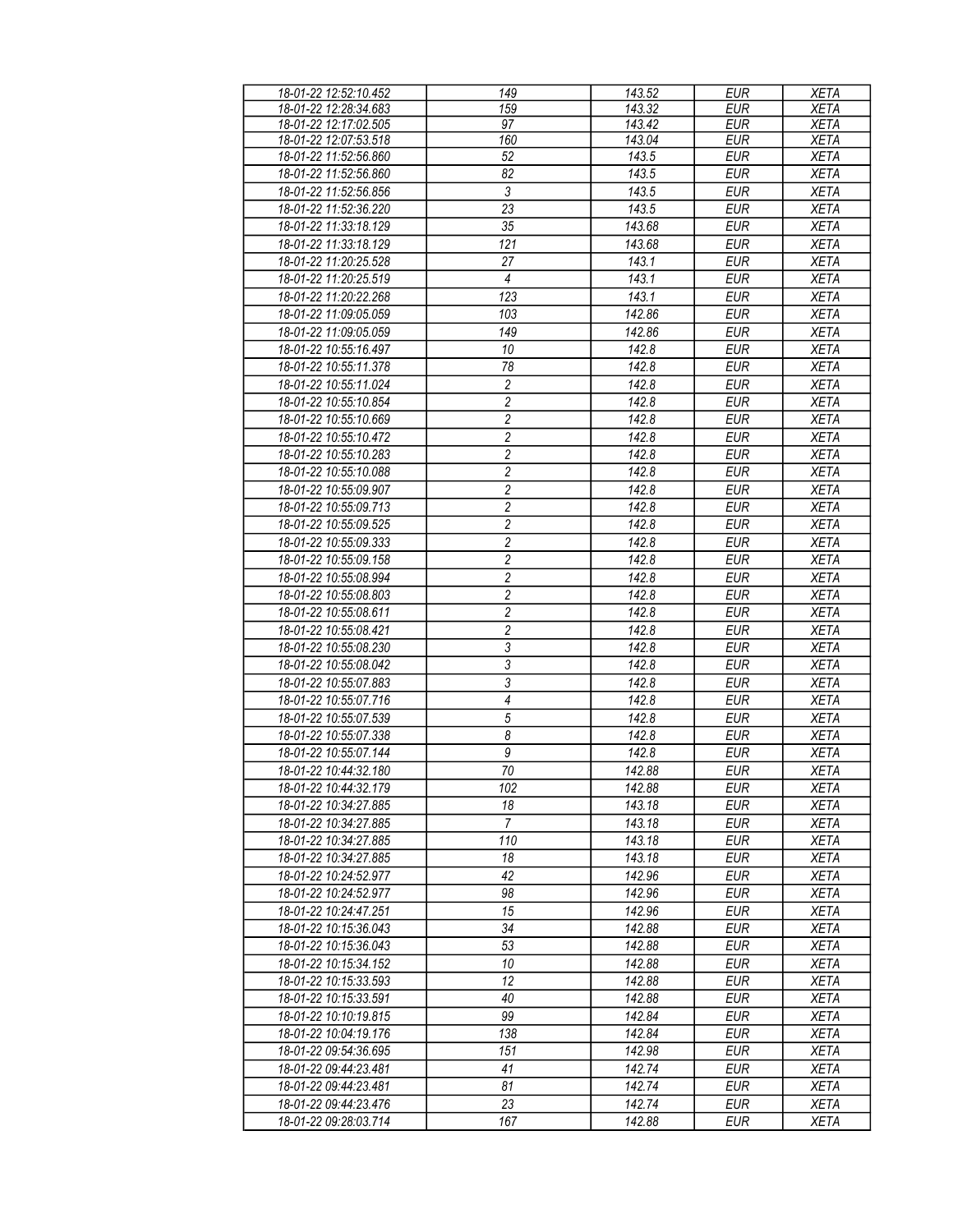| 18-01-22 09:28:03.710 | 140 | 142.86 | <b>EUR</b> | <b>XETA</b> |
|-----------------------|-----|--------|------------|-------------|
| 18-01-22 09:21:19.734 | 14  | 142.9  | <b>EUR</b> | <b>XETA</b> |
| 18-01-22 09:21:19.734 | 144 | 142.9  | <b>EUR</b> | <b>XETA</b> |
| 18-01-22 09:15:29.850 | 152 | 143.1  | <b>EUR</b> | <b>XETA</b> |
| 18-01-22 09:07:07.896 | 172 | 143.3  | <b>EUR</b> | <b>XETA</b> |
| 18-01-22 09:06:57.921 | 107 | 143.36 | <b>EUR</b> | <b>XETA</b> |
| 18-01-22 09:01:14.235 | 86  | 143.54 | <b>EUR</b> | <b>XETA</b> |
| 18-01-22 09:01:14.235 | 38  | 143.54 | <b>EUR</b> | <b>XETA</b> |
| 18-01-22 09:01:14.235 | 41  | 143.54 | <b>EUR</b> | <b>XETA</b> |
| 18-01-22 08:53:09.399 | 126 | 143.66 | <b>EUR</b> | <b>XETA</b> |
| 18-01-22 08:53:09.399 | 25  | 143.66 | <b>EUR</b> | <b>XETA</b> |
| 18-01-22 08:48:17.350 | 37  | 143.78 | <b>EUR</b> | <b>XETA</b> |
| 18-01-22 08:48:17.346 | 104 | 143.78 | <b>EUR</b> | <b>XETA</b> |
| 18-01-22 08:43:53.340 | 99  | 144.12 | <b>EUR</b> | <b>XETA</b> |
| 18-01-22 08:43:53.340 | 49  | 144.12 | <b>EUR</b> | <b>XETA</b> |
| 18-01-22 08:38:01.524 | 98  | 144.06 | <b>EUR</b> | <b>XETA</b> |
| 18-01-22 08:38:01.524 | 42  | 144.06 | <b>EUR</b> | <b>XETA</b> |
| 18-01-22 08:33:07.629 | 92  | 143.7  | <b>EUR</b> | <b>XETA</b> |
| 18-01-22 08:33:07.621 | 53  | 143.7  | <b>EUR</b> | <b>XETA</b> |
| 18-01-22 08:26:35.637 | 40  | 143.6  | <b>EUR</b> | <b>XETA</b> |
| 18-01-22 08:26:35.636 | 113 | 143.6  | <b>EUR</b> | <b>XETA</b> |
| 18-01-22 08:21:59.435 | 129 | 143.72 | <b>EUR</b> | <b>XETA</b> |
| 18-01-22 08:21:59.435 | 39  | 143.72 | <b>EUR</b> | <b>XETA</b> |
| 18-01-22 08:19:05.995 | 117 | 143.78 | <b>EUR</b> | <b>XETA</b> |
| 18-01-22 08:18:49.955 | 143 | 144.06 | <b>EUR</b> | <b>XETA</b> |
| 18-01-22 08:15:00.133 | 43  | 143.86 | <b>EUR</b> | <b>XETA</b> |
| 18-01-22 08:15:00.128 | 95  | 143.86 | <b>EUR</b> | <b>XETA</b> |
| 18-01-22 08:13:36.308 | 140 | 143.92 | <b>EUR</b> | <b>XETA</b> |
| 18-01-22 08:08:24.237 | 37  | 144.5  | <b>EUR</b> | <b>XETA</b> |
| 18-01-22 08:08:24.235 | 20  | 144.5  | <b>EUR</b> | <b>XETA</b> |
| 18-01-22 08:08:24.232 | 78  | 144.5  | <b>EUR</b> | <b>XETA</b> |
| 18-01-22 08:08:24.232 | 14  | 144.5  | <b>EUR</b> | <b>XETA</b> |
| 18-01-22 08:04:23.577 | 144 | 144.68 | <b>EUR</b> | <b>XETA</b> |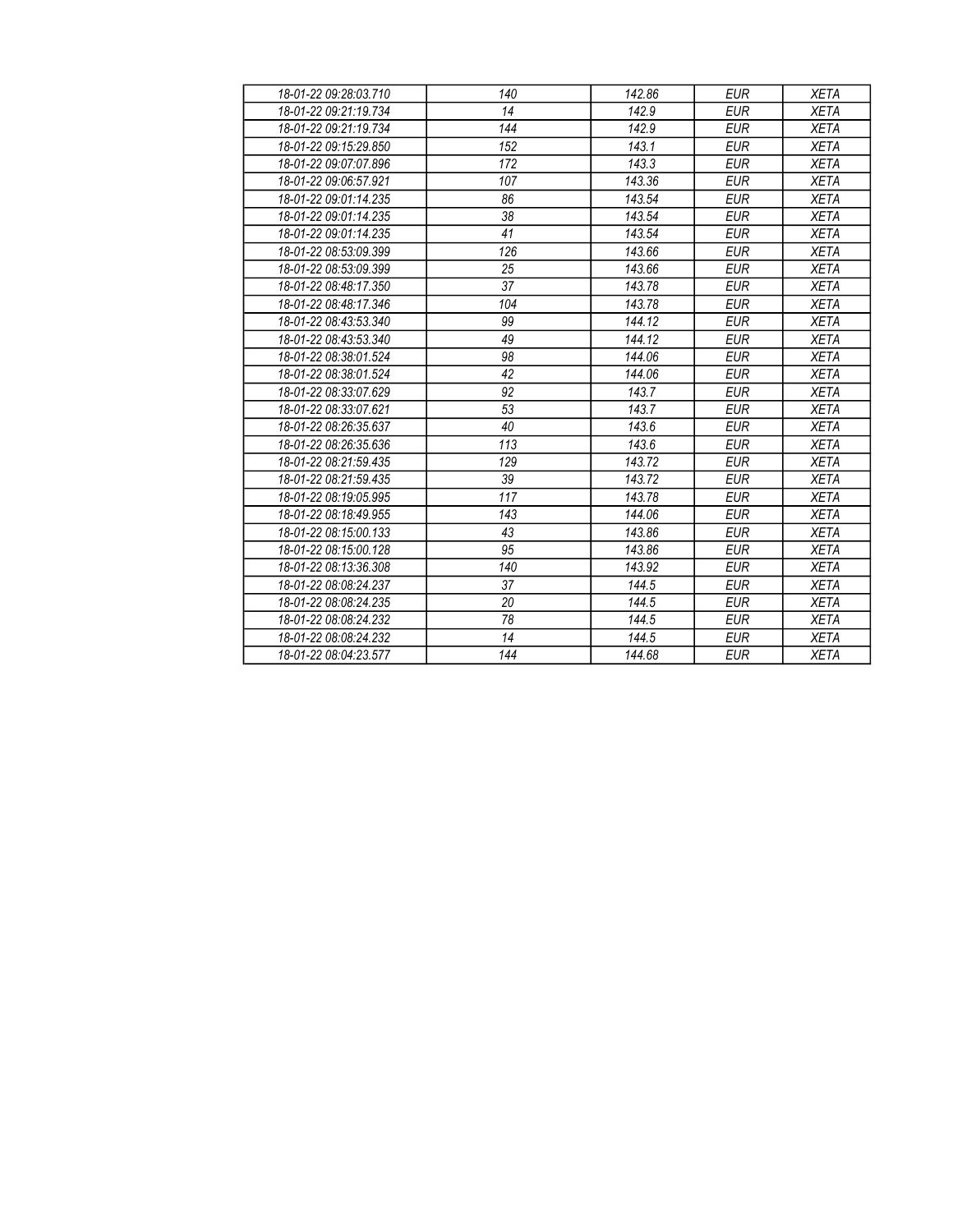## Each order relating to the buy-back programme above according to Art. 5 sec. 3 MAR in conjunction with Art. 25 sec. 1 and 2 MiFiR

In red colour are the fields according to Table 2 of the Annex of Del. Regulation (EU) 2017/580; alternatively you may report the

| Date and Time according to field 9 | <b>Segment MIC code</b><br>according to field 16 | <b>Transaction price</b><br>according to field 28 | <b>Price currency according</b><br>to field 29 | <b>Buy-sell indicator</b><br>according to field 32 |
|------------------------------------|--------------------------------------------------|---------------------------------------------------|------------------------------------------------|----------------------------------------------------|
| 18-01-22 16:28:54.663              | <b>XETA</b>                                      | 142.68                                            | <b>EUR</b>                                     | <b>BUY</b>                                         |
| 18-01-22 16:28:53.958              | <b>XETA</b>                                      | 142.68                                            | <b>EUR</b>                                     | <b>BUY</b>                                         |
| 18-01-22 16:27:10.643              | <b>XETA</b>                                      | 142.84                                            | <b>EUR</b>                                     | <b>BUY</b>                                         |
| 18-01-22 16:27:10.641              | <b>XETA</b>                                      | 142.84                                            | <b>EUR</b>                                     | <b>BUY</b>                                         |
| 18-01-22 16:27:10.639              | <b>XETA</b>                                      | 142.84                                            | <b>EUR</b>                                     | <b>BUY</b>                                         |
| 18-01-22 16:27:10.636              | <b>XETA</b>                                      | 142.84                                            | <b>EUR</b>                                     | <b>BUY</b>                                         |
| 18-01-22 16:25:52.996              | <b>XETA</b>                                      | 142.8                                             | <b>EUR</b>                                     | <b>BUY</b>                                         |
| 18-01-22 16:23:49.853              | <b>XETA</b>                                      | 142.9                                             | <b>EUR</b>                                     | <b>BUY</b>                                         |
| 18-01-22 16:23:49.834              | <b>XETA</b>                                      | 142.9                                             | <b>EUR</b>                                     | <b>BUY</b>                                         |
| 18-01-22 16:22:00.642              | <b>XETA</b>                                      | 142.94                                            | <b>EUR</b>                                     | <b>BUY</b>                                         |
| 18-01-22 16:20:03.096              | <b>XETA</b>                                      | $\overline{143}$                                  | <b>EUR</b>                                     | <b>BUY</b>                                         |
| 18-01-22 16:17:03.886              | <b>XETA</b>                                      | 142.94                                            | <b>EUR</b>                                     | <b>BUY</b>                                         |
| 18-01-22 16:17:03.886              | <b>XETA</b>                                      | 142.94                                            | <b>EUR</b>                                     | <b>BUY</b>                                         |
| 18-01-22 16:16:17.103              | <b>XETA</b>                                      | 142.94                                            | <b>EUR</b>                                     | <b>BUY</b>                                         |
| 18-01-22 16:10:36.369              | <b>XETA</b>                                      | 142.94                                            | <b>EUR</b>                                     | <b>BUY</b>                                         |
| 18-01-22 16:10:36.369              | <b>XETA</b>                                      | 142.94                                            | <b>EUR</b>                                     | <b>BUY</b>                                         |
| 18-01-22 16:08:44.164              | <b>XETA</b>                                      | 142.86                                            | <b>EUR</b>                                     | <b>BUY</b>                                         |
| 18-01-22 16:00:49.881              | <b>XETA</b>                                      | 143.12                                            | <b>EUR</b>                                     | <b>BUY</b>                                         |
| 18-01-22 16:00:49.881              | <b>XETA</b>                                      | 143.12                                            | <b>EUR</b>                                     | <b>BUY</b>                                         |
| 18-01-22 16:00:49.881              | <b>XETA</b>                                      | 143.12                                            | <b>EUR</b>                                     | <b>BUY</b>                                         |
| 18-01-22 16:00:49.881              | <b>XETA</b>                                      | 143.12                                            | <b>EUR</b>                                     | <b>BUY</b>                                         |
| 18-01-22 15:54:17.901              | <b>XETA</b>                                      | 142.9                                             | <b>EUR</b>                                     | <b>BUY</b>                                         |
| 18-01-22 15:47:32.259              | <b>XETA</b>                                      | 143.02                                            | <b>EUR</b>                                     | <b>BUY</b>                                         |
| 18-01-22 15:41:48.880              | <b>XETA</b>                                      | 143.14                                            | <b>EUR</b>                                     | <b>BUY</b>                                         |
| 18-01-22 15:41:48.880              | <b>XETA</b>                                      | 143.14                                            | <b>EUR</b>                                     | <b>BUY</b>                                         |
| 18-01-22 15:34:42.313              | <b>XETA</b>                                      | 143.2                                             | <b>EUR</b>                                     | <b>BUY</b>                                         |
| 18-01-22 15:34:42.304              | <b>XETA</b>                                      | 143.2                                             | <b>EUR</b>                                     | <b>BUY</b>                                         |
| 18-01-22 15:28:48.740              | <b>XETA</b>                                      | 143.24                                            | <b>EUR</b>                                     | <b>BUY</b>                                         |
| 18-01-22 15:28:44.230              | <b>XETA</b>                                      | $\overline{143.24}$                               | <b>EUR</b>                                     | <b>BUY</b>                                         |
| 18-01-22 15:20:42.571              | <b>XETA</b>                                      | 143.2                                             | <b>EUR</b>                                     | <b>BUY</b>                                         |
| 18-01-22 15:17:48.564              | <b>XETA</b>                                      | 143.38                                            | <b>EUR</b>                                     | <b>BUY</b>                                         |
| 18-01-22 15:17:48.564              | <b>XETA</b>                                      | 143.38                                            | <b>EUR</b>                                     | <b>BUY</b>                                         |
| 18-01-22 15:13:36.880              | <b>XETA</b>                                      | 143.14                                            | <b>EUR</b>                                     | <b>BUY</b>                                         |
| 18-01-22 15:13:36.880              | <b>XETA</b>                                      | 143.14                                            | <b>EUR</b>                                     | <b>BUY</b>                                         |
| 18-01-22 15:06:55.137              | <b>XETA</b>                                      | 143.26                                            | <b>EUR</b>                                     | <b>BUY</b>                                         |
| 18-01-22 15:00:00.685              | <b>XETA</b>                                      | 142.88                                            | <b>EUR</b>                                     | <b>BUY</b>                                         |
| 18-01-22 14:52:49.458              | <b>XETA</b>                                      | 142.5                                             | <b>EUR</b>                                     | <b>BUY</b>                                         |
| 18-01-22 14:50:53.563              | <b>XETA</b>                                      | 142.7                                             | <b>EUR</b>                                     | <b>BUY</b>                                         |
| 18-01-22 14:45:13.245              | <b>XETA</b>                                      | 142.8                                             | <b>EUR</b>                                     | <b>BUY</b>                                         |
| 18-01-22 14:45:13.245              | <b>XETA</b>                                      | 142.8                                             | <b>EUR</b>                                     | <b>BUY</b>                                         |
| 18-01-22 14:37:45.193              | <b>XETA</b>                                      | 142.76                                            | <b>EUR</b>                                     | <b>BUY</b>                                         |
| 18-01-22 14:37:45.193              | <b>XETA</b>                                      | 142.76                                            | <b>EUR</b>                                     | <b>BUY</b>                                         |
| 18-01-22 14:37:45.193              | <b>XETA</b>                                      | 142.76                                            | <b>EUR</b>                                     | <b>BUY</b>                                         |
| 18-01-22 14:32:20.430              | <b>XETA</b>                                      | 142.54                                            | <b>EUR</b>                                     | <b>BUY</b>                                         |
| 18-01-22 14:32:20.430              | <b>XETA</b>                                      | 142.54                                            | <b>EUR</b>                                     | <b>BUY</b>                                         |
| 18-01-22 14:23:07.216              | <b>XETA</b>                                      | 142.7                                             | <b>EUR</b>                                     | <b>BUY</b>                                         |
| 18-01-22 14:23:07.216              | <b>XETA</b>                                      | 142.7                                             | <b>EUR</b>                                     | <b>BUY</b>                                         |
| 18-01-22 14:10:17.731              | <b>XETA</b>                                      | 142.76                                            | <b>EUR</b>                                     | <b>BUY</b>                                         |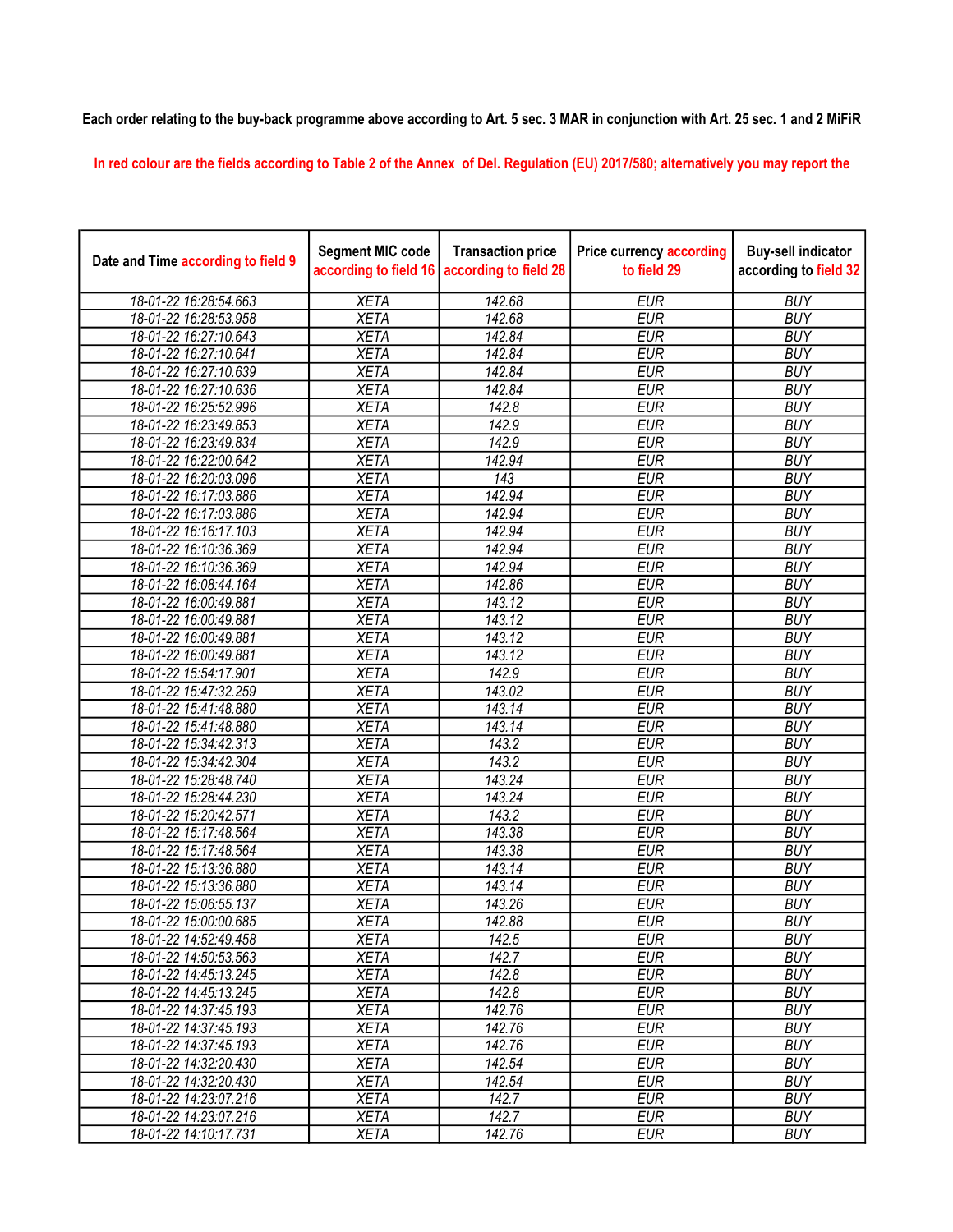| 18-01-22 14:00:20.962 | <b>XETA</b> | 142.86 | <b>EUR</b> | <b>BUY</b> |
|-----------------------|-------------|--------|------------|------------|
| 18-01-22 13:51:56.090 | <b>XETA</b> | 142.92 | <b>EUR</b> | <b>BUY</b> |
| 18-01-22 13:51:56.090 | <b>XETA</b> | 142.92 | <b>EUR</b> | <b>BUY</b> |
| 18-01-22 13:51:56.090 | <b>XETA</b> | 142.92 | <b>EUR</b> | <b>BUY</b> |
| 18-01-22 13:40:44.349 | <b>XETA</b> | 142.94 | <b>EUR</b> | <b>BUY</b> |
| 18-01-22 13:32:52.821 | <b>XETA</b> | 143.2  | <b>EUR</b> | <b>BUY</b> |
| 18-01-22 13:28:14.184 | <b>XETA</b> | 143.24 | <b>EUR</b> | <b>BUY</b> |
| 18-01-22 13:11:31.888 | <b>XETA</b> | 143.18 | <b>EUR</b> | <b>BUY</b> |
| 18-01-22 12:52:10.452 | <b>XETA</b> | 143.52 | <b>EUR</b> | <b>BUY</b> |
| 18-01-22 12:28:34.683 | <b>XETA</b> | 143.32 | <b>EUR</b> | <b>BUY</b> |
| 18-01-22 12:17:02.505 | <b>XETA</b> | 143.42 | <b>EUR</b> | <b>BUY</b> |
| 18-01-22 12:07:53.518 | <b>XETA</b> | 143.04 | <b>EUR</b> | <b>BUY</b> |
| 18-01-22 11:52:56.860 | <b>XETA</b> | 143.5  | <b>EUR</b> | <b>BUY</b> |
| 18-01-22 11:52:56.860 | <b>XETA</b> | 143.5  | <b>EUR</b> | <b>BUY</b> |
| 18-01-22 11:52:56.856 | <b>XETA</b> | 143.5  | <b>EUR</b> | <b>BUY</b> |
| 18-01-22 11:52:36.220 | <b>XETA</b> | 143.5  | <b>EUR</b> | <b>BUY</b> |
| 18-01-22 11:33:18.129 | <b>XETA</b> | 143.68 | <b>EUR</b> | <b>BUY</b> |
| 18-01-22 11:33:18.129 | <b>XETA</b> | 143.68 | <b>EUR</b> | <b>BUY</b> |
| 18-01-22 11:20:25.528 | <b>XETA</b> | 143.1  | <b>EUR</b> | <b>BUY</b> |
| 18-01-22 11:20:25.519 | <b>XETA</b> | 143.1  | <b>EUR</b> | <b>BUY</b> |
| 18-01-22 11:20:22.268 | <b>XETA</b> | 143.1  | <b>EUR</b> | <b>BUY</b> |
| 18-01-22 11:09:05.059 | <b>XETA</b> | 142.86 | <b>EUR</b> | <b>BUY</b> |
| 18-01-22 11:09:05.059 | <b>XETA</b> | 142.86 | <b>EUR</b> | <b>BUY</b> |
| 18-01-22 10:55:16.497 | <b>XETA</b> | 142.8  | <b>EUR</b> | <b>BUY</b> |
| 18-01-22 10:55:11.378 | <b>XETA</b> | 142.8  | <b>EUR</b> | <b>BUY</b> |
| 18-01-22 10:55:11.024 | <b>XETA</b> | 142.8  | <b>EUR</b> | <b>BUY</b> |
| 18-01-22 10:55:10.854 | <b>XETA</b> | 142.8  | <b>EUR</b> | <b>BUY</b> |
| 18-01-22 10:55:10.669 | <b>XETA</b> | 142.8  | <b>EUR</b> | <b>BUY</b> |
| 18-01-22 10:55:10.472 | <b>XETA</b> | 142.8  | <b>EUR</b> | <b>BUY</b> |
| 18-01-22 10:55:10.283 |             | 142.8  | <b>EUR</b> | <b>BUY</b> |
|                       | <b>XETA</b> |        |            |            |
| 18-01-22 10:55:10.088 | <b>XETA</b> | 142.8  | <b>EUR</b> | <b>BUY</b> |
| 18-01-22 10:55:09.907 | <b>XETA</b> | 142.8  | <b>EUR</b> | <b>BUY</b> |
| 18-01-22 10:55:09.713 | <b>XETA</b> | 142.8  | <b>EUR</b> | <b>BUY</b> |
| 18-01-22 10:55:09.525 | <b>XETA</b> | 142.8  | <b>EUR</b> | <b>BUY</b> |
| 18-01-22 10:55:09.333 | <b>XETA</b> | 142.8  | <b>EUR</b> | <b>BUY</b> |
| 18-01-22 10:55:09.158 | <b>XETA</b> | 142.8  | <b>EUR</b> | <b>BUY</b> |
| 18-01-22 10:55:08.994 | <b>XETA</b> | 142.8  | <b>EUR</b> | <b>BUY</b> |
| 18-01-22 10:55:08.803 | <b>XETA</b> | 142.8  | <b>EUR</b> | <b>BUY</b> |
| 18-01-22 10:55:08.611 | <b>XETA</b> | 142.8  | <b>EUR</b> | <b>BUY</b> |
| 18-01-22 10:55:08.421 | <b>XETA</b> | 142.8  | <b>EUR</b> | <b>BUY</b> |
| 18-01-22 10:55:08.230 | <b>XETA</b> | 142.8  | <b>EUR</b> | <b>BUY</b> |
| 18-01-22 10:55:08.042 | <b>XETA</b> | 142.8  | <b>EUR</b> | <b>BUY</b> |
| 18-01-22 10:55:07.883 | <b>XETA</b> | 142.8  | <b>EUR</b> | <b>BUY</b> |
| 18-01-22 10:55:07.716 | <b>XETA</b> | 142.8  | <b>EUR</b> | <b>BUY</b> |
| 18-01-22 10:55:07.539 | <b>XETA</b> | 142.8  | <b>EUR</b> | <b>BUY</b> |
| 18-01-22 10:55:07.338 | <b>XETA</b> | 142.8  | <b>EUR</b> | <b>BUY</b> |
| 18-01-22 10:55:07.144 | <b>XETA</b> | 142.8  | <b>EUR</b> | <b>BUY</b> |
| 18-01-22 10:44:32.180 | <b>XETA</b> | 142.88 | <b>EUR</b> | <b>BUY</b> |
| 18-01-22 10:44:32.179 | <b>XETA</b> | 142.88 | <b>EUR</b> | <b>BUY</b> |
| 18-01-22 10:34:27.885 | <b>XETA</b> | 143.18 | <b>EUR</b> | <b>BUY</b> |
| 18-01-22 10:34:27.885 | <b>XETA</b> | 143.18 | <b>EUR</b> | <b>BUY</b> |
| 18-01-22 10:34:27.885 | <b>XETA</b> | 143.18 | <b>EUR</b> | <b>BUY</b> |
| 18-01-22 10:34:27.885 | <b>XETA</b> | 143.18 | <b>EUR</b> | <b>BUY</b> |
| 18-01-22 10:24:52.977 | <b>XETA</b> | 142.96 | <b>EUR</b> | <b>BUY</b> |
|                       |             |        |            |            |